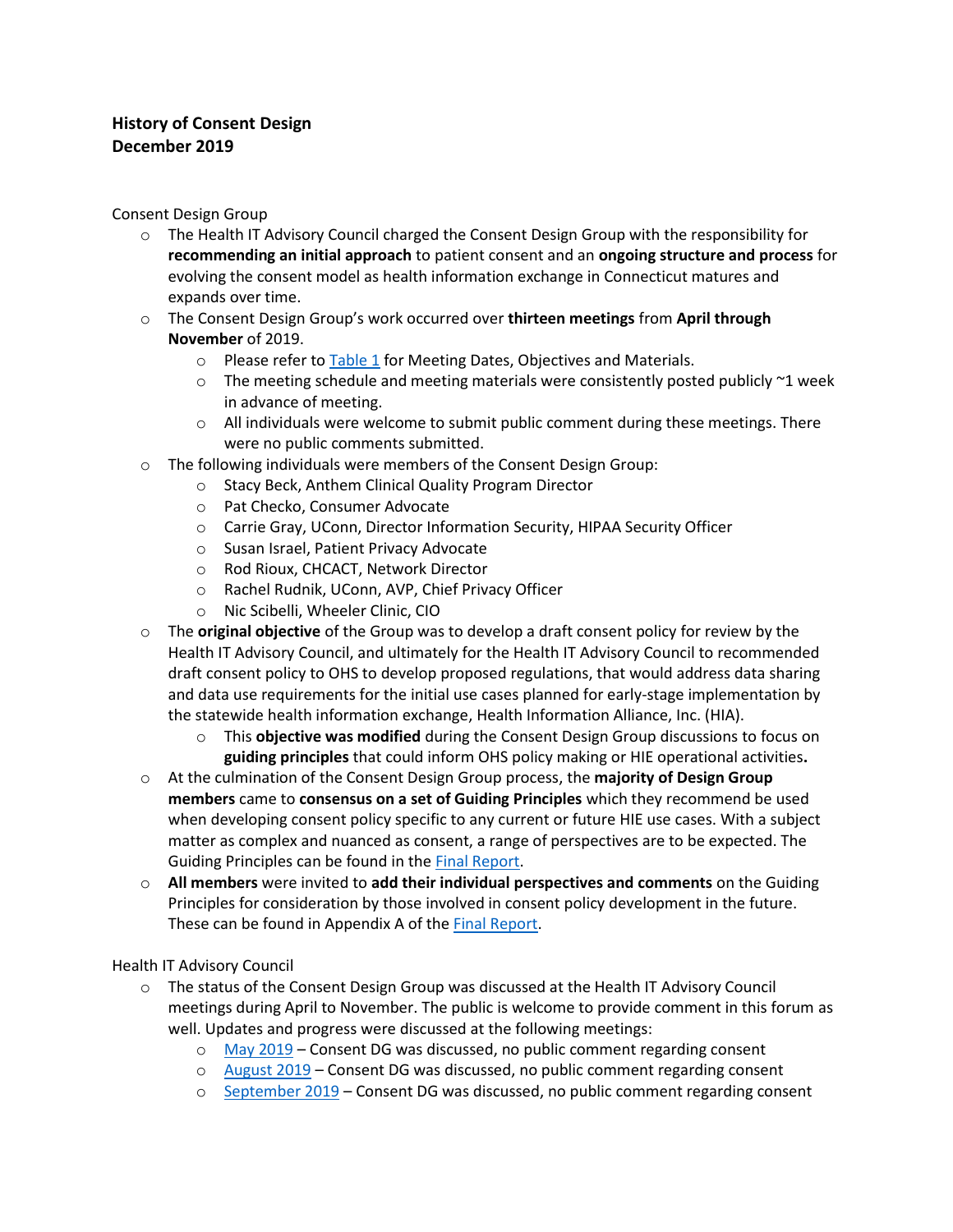- o [October 2019](https://portal.ct.gov/-/media/OHS/Health-IT-Advisory-Council/Meeting-Minutes/OHS_HITAdvisoryCouncil_Draft_Minutes_101719.pdf) Consent DG was discussed, Susan Israel submitted a public comment related to patient consent and the PDMP.
- o [November 2019](https://portal.ct.gov/-/media/OHS/Health-IT-Advisory-Council/Meeting-Minutes/OHS_HIT_AdvisoryCouncil_Mtg_112119_Draft-Minutes.pdf) The Consent Design Group's [Final Report](https://portal.ct.gov/-/media/OHS/Health-IT-Advisory-Council/Reports/OHS_Consent_DG_Final_Report.pdf) & Recommended Guiding Principles were presented to the Health IT Advisory Council. Consent Design Group members were invited to participate in the presentation of the recommendations.
	- The Council members had a robust discussion on the Guiding Principles. Members suggested modifications to 4 of the 18 Guiding Principles and suggested adding one.
- $\circ$  December 2019 The updated Guiding Principles will be reviewed at the December Council meeting. The draft version can be found in [Table 2.](#page-3-0) A public comment was submitted by Susan Israel regarding transparency of medical information and consent management. The comment will be addressed at the meeting. The Health IT Advisory Council will determine whether to adopt or recommend further changes to the Guiding Principles. Upon eventual adoption of Principles by the Council at the December 2019 meeting or another meeting, the Principles will be posted for public comment. Public comment will be shared with the Health IT Advisory Council and OHS and posted on the OHS website. After consideration of public comment, the Health IT Advisory Council will vote on the finalized Principles to recommend to OHS for adoption.
- $\circ$  Consent policy will be discussed by the Health IT Advisory Council at public meetings once the principles are adopted by OHS.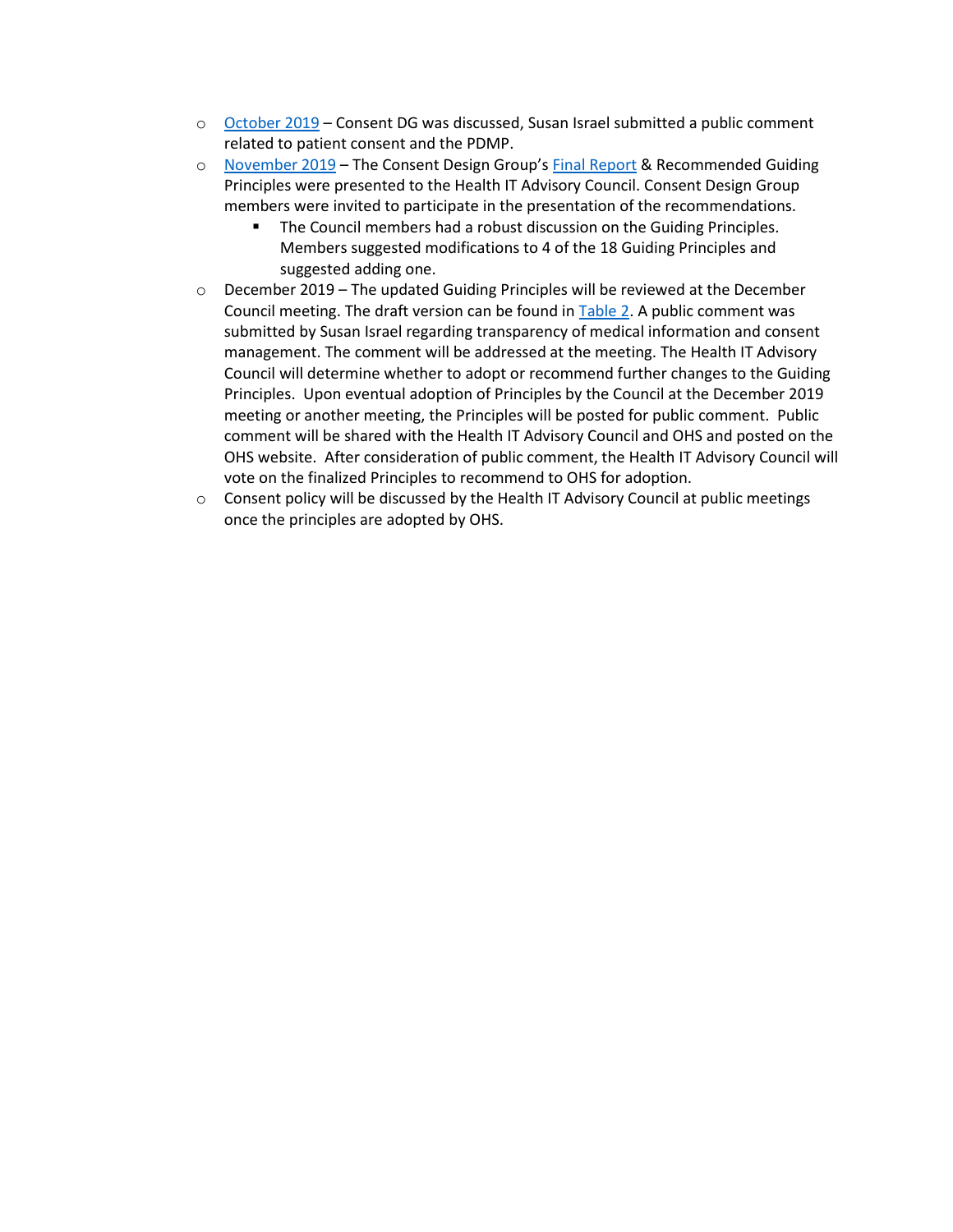<span id="page-2-0"></span>Table 1: Meeting Schedule

| <b>Meeting Goal and Focus</b>                                                                                                   |
|---------------------------------------------------------------------------------------------------------------------------------|
| Meeting #1 (April 9, 1pm-2pm)<br>Kick-off and Orientation                                                                       |
| Meeting #2 (April 23, 1pm-2pm)<br><b>Current Consent Policies</b>                                                               |
| Meeting #3 (May 7, 1pm-2pm)<br>Use Case Approach to Sharing Data                                                                |
| Meeting #4 (May 21, 1pm-2pm)<br>Use Case Approach to Sharing Data (Part 2)                                                      |
| Meeting #5 (June 4, 1pm-2pm)<br>Roadmap to Final Consent Recommendations and Patient Provider Identity Care Map Function        |
| Meeting #6 (June 18, 1pm-2pm)<br><b>Disclosure Notification Policy Draft Review</b>                                             |
| Meeting #7 (July 9, 1pm-2pm)<br>Disclosure Notification Policy Draft Review and Update                                          |
| Meeting #8 (July 23, 1pm-2pm)<br>HIE Governance and Likely Initial Use Cases                                                    |
| Meeting #9 (September 17, 1pm-2:30pm)<br>HIE Governance and Likely Initial Use Cases (Part 2) & Guiding Principles Introduction |
| Meeting #10 (September 24, 1pm-2:30pm)<br><b>Review Guiding Principles</b>                                                      |
| Meeting #11 (October 15, 1pm-2:30pm)<br><b>Review Guiding Principles</b>                                                        |
| Meeting #12 (October 29, 1pm-2:30pm)<br><b>Finalize Guiding Principles</b>                                                      |
| Meeting #13 (November 12, 10am-11:00am)<br>Review and Finalize Final Report & Recommendations                                   |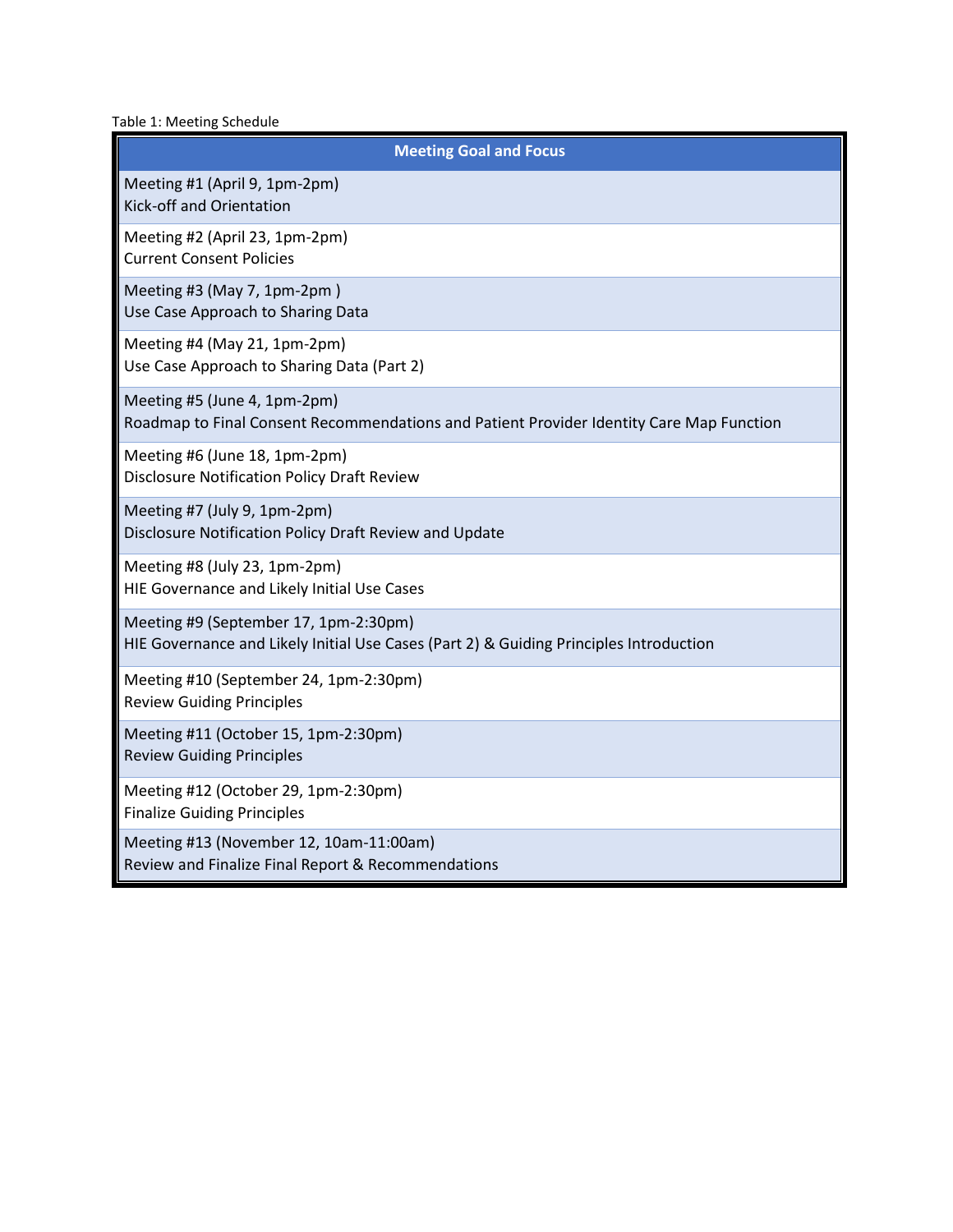## <span id="page-3-0"></span>Table 2: Updated Guiding Principles

# **Guiding Principles**

## **Recommendation 1**

*Consent policies should require patients be provided clear and detailed information about health information sharing choices under applicable State and Federal law.* 

• Please refer to Additional Considerations for further comments on this Guiding Principle from one or more Design Group members.

## **Recommendation 2**

*Consent policies should require Connecticut's Office of Health Strategy to develop an educational resource tool kit on health information sharing, leveraging and adapting content from recognized third-party resources.<sup>1</sup> Educational content should be reviewed and approved by the Health IT Advisory Council, and should not only include information for patients, parents and guardians, but also for providers, pharmacies,*  labs, health plans, state and local government agencies, and employers. The information should be translated *for non-English speakers and should conform to the Web Content Accessibility Guidelines<sup>2</sup> developed by the Web Accessibility Initiative (WAI), part of the World Wide Web Consortium (W3C).<sup>3</sup>*

#### **Recommendation 3**

*Information and educational resources on consent policies should be distributed broadly throughout Connecticut and be made widely available and easily accessible through a variety of sources including the Health Information Alliance, all health and human services agencies and departments in the state of Connecticut, and organizations participating in HIE services in Connecticut. The distribution process will be supported by HIA's partners, including the Office of Health Strategy (OHS).* 

#### **Recommendation 4**

*A review of consent policy considerations should be conducted for each HIE use case before an HIE use case is put into production, with a use case-specific consent policy developed if indicated from the review.*

#### **Recommendation 5**

 $\overline{a}$ 

*Notification of a healthcare organization's participation in electronic health information exchange(s) should be included in the Notices of Privacy Practices (NPP).*

 $<sup>1</sup>$  Adapted, with permission, from the CARIN Alliance Trust Framework and Code of Conduct</sup> [\(https://www.carinalliance.com/our-work/trust-framework-and-code-of-conduct/\)](https://www.carinalliance.com/our-work/trust-framework-and-code-of-conduct/)

<sup>2</sup> <https://www.w3.org/WAI/standards-guidelines/wcag/>

<sup>3</sup> <https://www.w3.org/WAI/>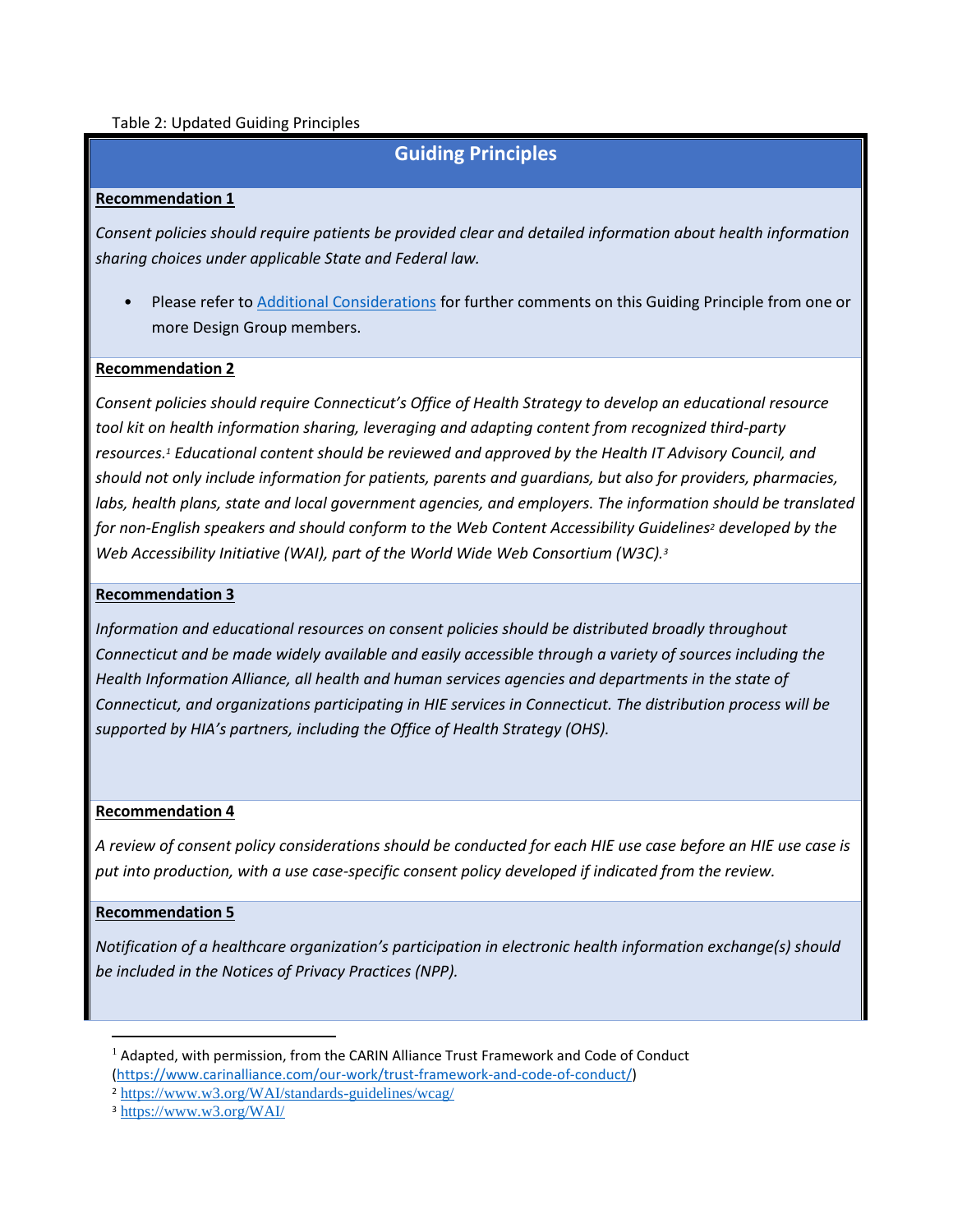• Please refer to Additional Considerations for further comments on this Guiding Principle from one or more Design Group members.

## **Recommendation 6**

*Consent policies should result in the lowest possible burden on providers responsible for their implementation and maintenance, without compromising the need for sufficient patient understanding and ability to exercise meaningful consent.*

## **Recommendation 7**

*Clearly written information about consent policy changes should be provided to patients, parents and guardians, state and local health and human service agencies, and all licensed healthcare entities in a timely manner when policies or practices have changed, adhering to the principles of broad dissemination and accessibility of information described above.*

## **Recommendation 8**

*Mechanisms, including paper based and digital tools, for expressing consent policy preferences should be user-friendly and easily accessible.*

• Please refer to Additional Considerations for further comments on this Guiding Principle from one or more Design Group members.

## **Recommendation 9**

*Consent policies should explain clearly and completely what happens if a patient revokes consent, including what happens with patient data and their previously expressed consent.*

## **Recommendation 10**

*Third-party vendors and contractors supporting HIA, Inc. in its health information exchange activities should be contractually bound by HIA, Inc. to abide by the consent policies of HIA, Inc.* 

*Alternative: Delete Recommendation 10*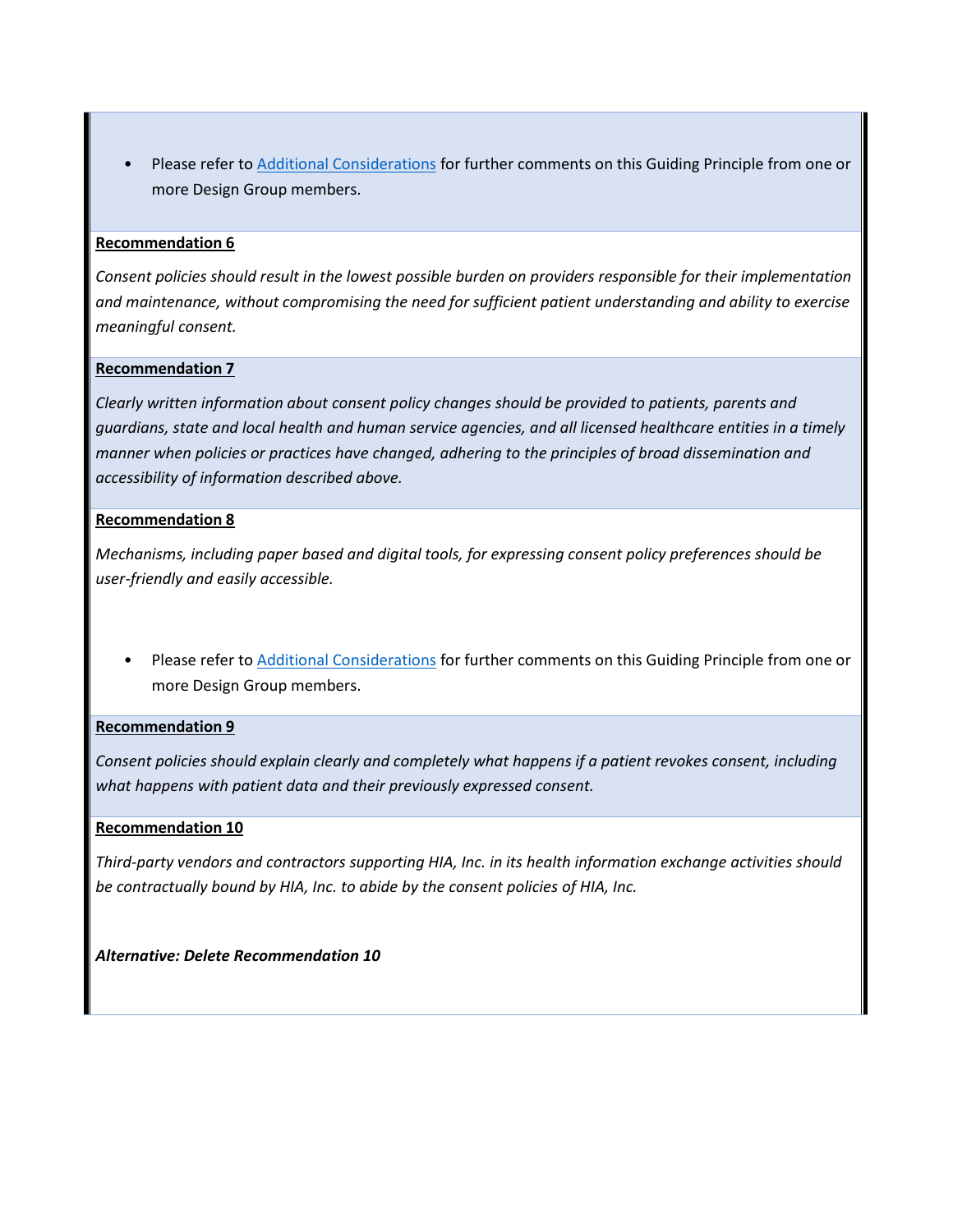## **Recommendation 11**

*Consistent with federal and state law, including but not limited to HIPAA, consent policies should require safeguards be followed consistent with the responsible stewardship associated with protection of a patient's health information against risks such as loss or unauthorized access, use, alteration, destruction, unauthorized annotation, or disclosure.*

## **Recommendation 12**

*Consent policies shall address sensitive and specially protected data in alignment with federal and state statutes, as may change from time to time.*

## **Recommendation 13**

*Consent policies should be aligned with certain national interoperability initiatives, including the Common Agreement (CA) under development as part of Trusted Exchange Framework and Common Agreement (TEFCA), to support the ability to exchange data with entities outside the state.*

## **Recommendation 14**

*Consent policies should be reviewed periodically to ensure it is aligned with these principles and complies with any changes in best practices or federal or state law.*

## **Recommendation 15**

*Consent policies should provide a clear procedure for addressing complaints by individuals regarding the use of their data.*

## **Recommendation 16**

*Consent policies should require that patients have ample opportunity to review educational material before making a consent decision.*

#### **Recommendation 17**

*Consent policies should require a consent decision is not used for discriminatory purposes.*

## **Recommendation 18**

*Assessments should be made periodically to ensure patients understand their health information sharing choices.*

#### **Recommendation 19**

*Transparency and stakeholder input are foundational to the development of meaningful consent policies. While the HIA, Inc. Board has responsibility for overall governance of its health information exchange*